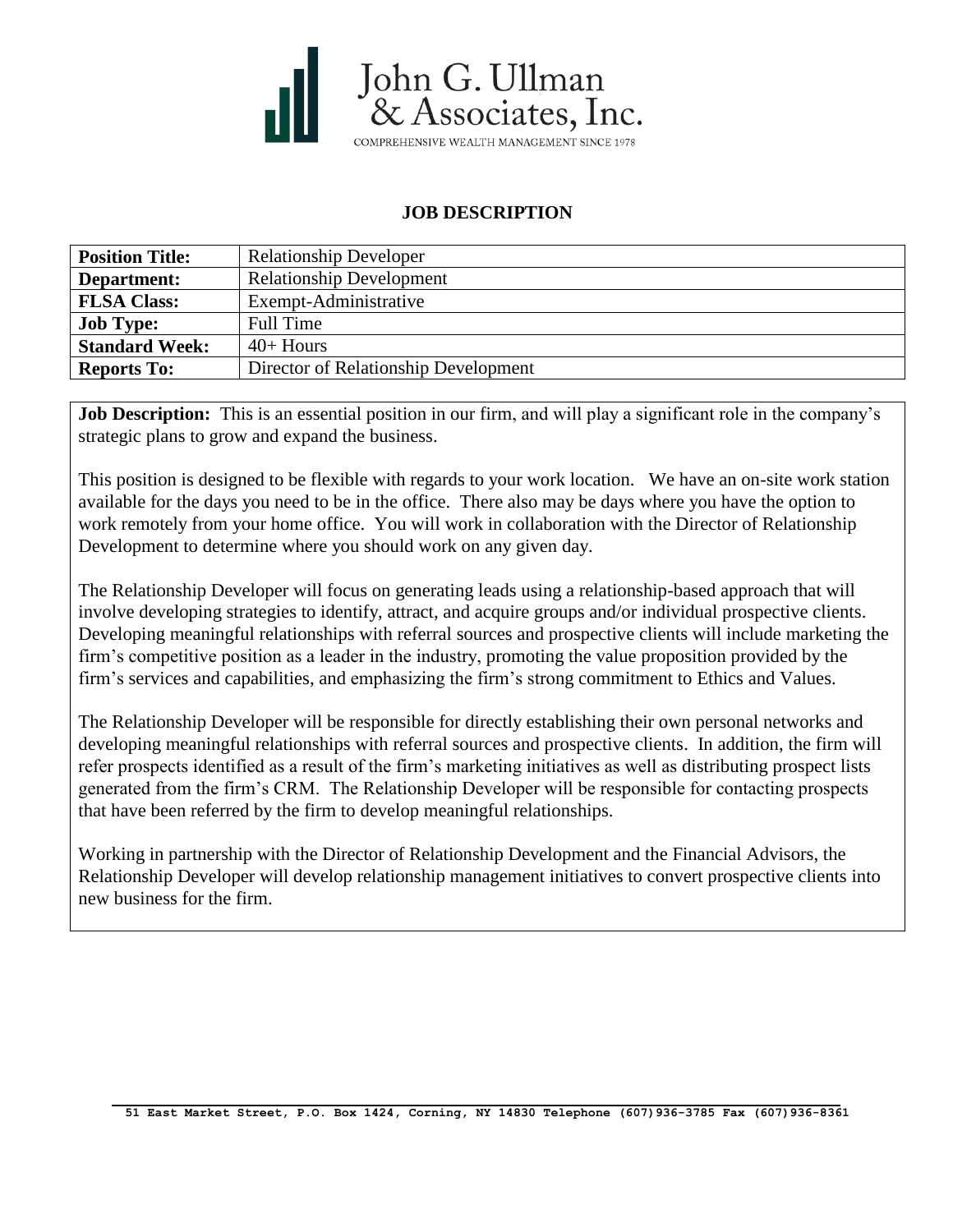### **Job Duties**

#### **Relationship Development and Marketing Programs**

- Develop strategies and action plans to implement specific marketing and relationship development plans customized for each prospective client to enhance the firm's ability to convert relationship initiatives into new business.
- Develop plans to utilize and leverage the Firm's marketing and communication materials, to create awareness and emphasize the Firm's competitive position as a leader in the industry, the value proposition provided by our services and capabilities, and the strong commitment to our Ethics and Values.
- Develop and implement marketing and relationship development programs and the relationship development techniques that will effectively support the overall new business development goals for a Client Service Team and/or the Firm.

### **Market Development**

- Establish, develop and maintain business relationships with current and prospective business partners and prospective clients to generate new business for a Client Service Team and/or the Firm.
- Promote the Firm's brand to individual business partners, and prospective clients.
- Build and foster a network of referrals to create new opportunities for relationship development and revenue growth.
- Identify opportunities to conduct information-only presentations, such as seminars, conference presentations, and other efforts designed to create awareness about the Firm's competitive position as a leader in the industry, the value proposition provided by our services and capabilities, and the strong commitment to our Ethics and Values.
- Perform professional presentations to prospective business partners and/or individual business partners, to create awareness about the Firm's competitive position as a leader in the Industry, the value proposition provided by our services and capabilities, and the strong commitment to our Ethics and Values.

### **Relationship Development Activities**

- Develop relationship development strategies that create opportunities to attract and acquire groups of prospective clients and/or individual prospective clients.
	- o The firm will provide prospect lists that the Relationship Developer will be responsible for contacting to develop meaningful relationships with prospective clients.
	- o The firm will refer prospects that respond to marketing initiatives. The Relationship Developer will be responsible for following up in a timely manner to provide additional information and to develop meaningful relationships with prospective clients.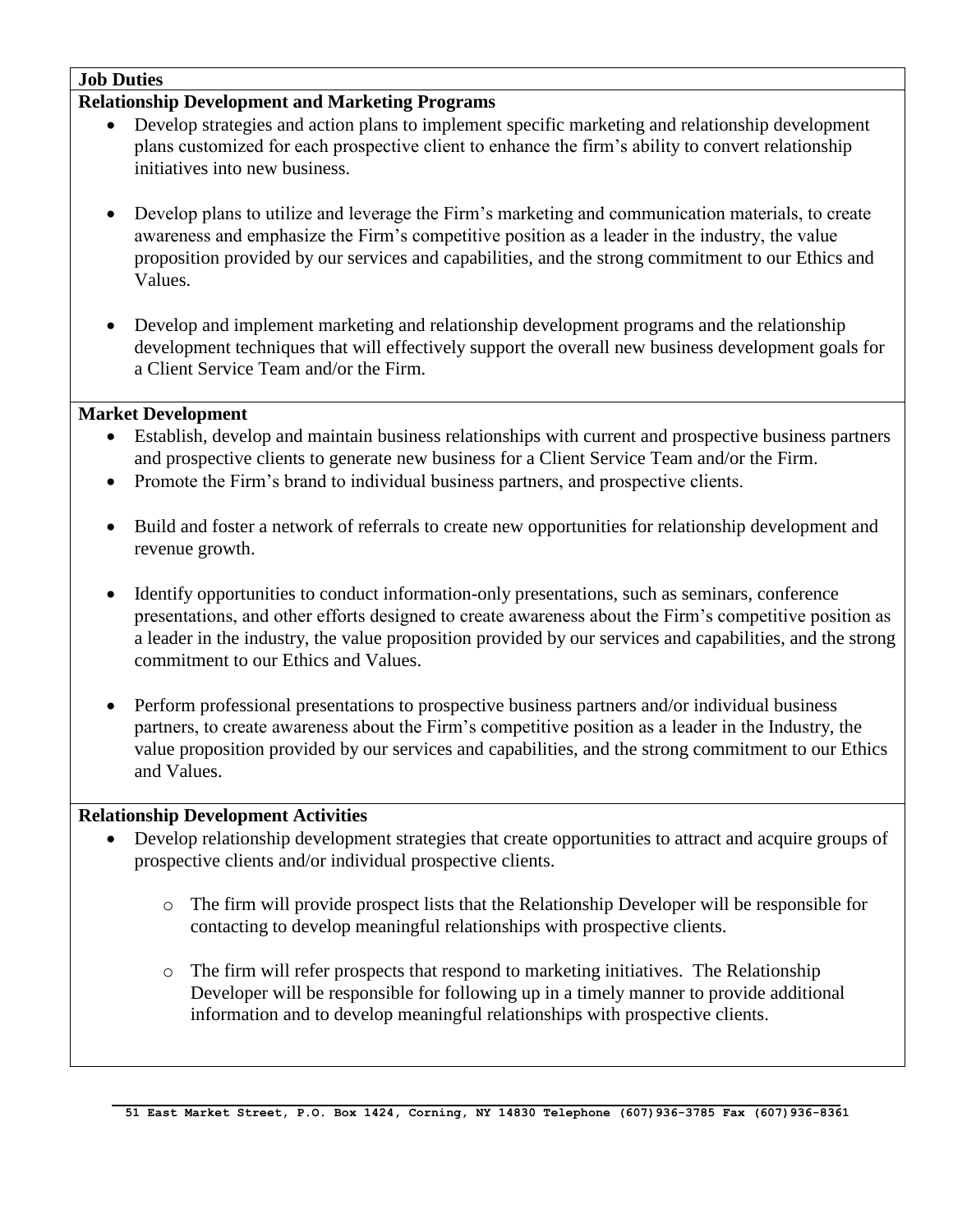- o In addition to referrals from the firm, the Relationship Developer will be responsible for establishing their own networks and developing meaningful relationships with referral sources and prospective clients.
- Develop presentations supported by the Firm's marketing and communication materials, which are custom-designed to meet the specific needs and expectations of prospective client groups or individual prospective clients.
- Make telephone calls and make in-person visits to conduct presentations to prospective clients to generate leads.
- Coordinate relationship development activities and assignments with the Director of Relationship Development and the Firm's Financial Advisors; share prospect leads that are positioned to be converted into new business; provide detailed information including prospect biography/profile, background about the relationship, the referral source, the relationship management strategy, action steps taken, and the recommended acquisition strategy.

### **Monitoring and Reporting**

- Utilize the Firm's technical resources and systems to enter, track and monitor all relationship development activities and prospective client interactions.
- Maintain accurate records, including prospect call reports, expense reimbursement forms, billing invoices, and other documentation; monitor the systems to ensure Financial Advisors are following up by entering Relationship Development and Marketing Activities into the system.
- Monitor market channeling and referral networking activities to determine how effective the Firm is generating prospect leads.
- Monitor and track the status of the acquisition strategies being implemented in collaboration with the Financial Advisors.
- Monitor and track the conversion rates from prospect leads to client acquisitions; identify issues and/or opportunities to enhance our processes to increase the conversion rates to meet the Firm's new business development, client acquisition, and revenue growth objectives.
- Make a front-line assessment of marketing conditions and advise the Director of Relationship Development, as well as the Marketing team of the findings.
- Build and maintain ongoing awareness of new products and services, competitor activities, and other research conducted.
- Keep the Director of Relationship Development informed by submitting activity and results reports, such as daily call reports, weekly work plans, and monthly and annual market segment/channel analyses.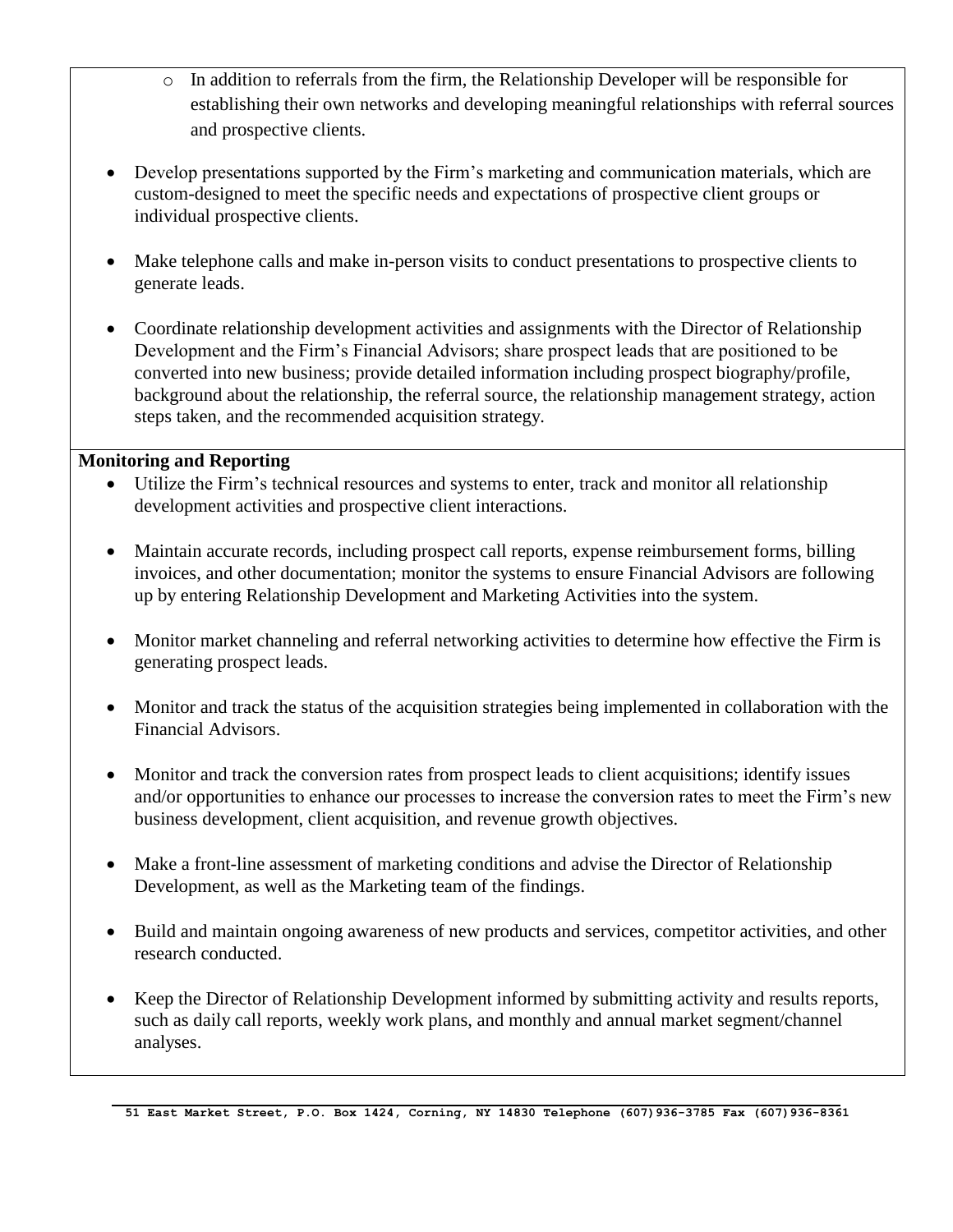- Monitor competition by gathering marketplace information on pricing and fee structures, products and services offered, customer service techniques, etc.
- Recommends changes in products, services, and policy by evaluating results and competitive developments.

### **Professional Training and Development**

- Keeps abreast of products and services being offered throughout the industry, market conditions, competitive activities, advertising and promotional trends through reading of pertinent literature and consulting with marketing and technical service areas.
- Participated in trade shows and conventions.
- Maintains professional and technical knowledge by attending educational workshops, reviewing professional publications, establishing personal networks, and participating in professional associations and societies.

# **Required Qualifications:**

- Having strong values and being committed to the highest level of ethics and integrity is essential.
- Bachelor's Degree; we are open to considering candidates that have a lower level of education if they have the equivalent in training and experience.
- Experience in field sales.
- We are open to considering a mid-career or second career candidate who may have previously served as a consultant who is interested in re-entering the private sector. We also will consider candidates who want to make a career change and are interested in transitioning into the financial services industry, and /or candidates who are interested in re-entering the workforce for a second career.
- The ability to be self-driven, with a high level of intensity, and the motivation to drive business activities to meet performance metrics.
- The ability to leverage current relationships and networks, as well as establishing and managing new relationships and networks with high net worth individuals that can be converted into new business opportunities.
- Highly organized, with strong time management skills, and the ability to pay close attention to details.
- Strong interpersonal skills and communication skills.
- Experience working with desktop applications (Word, Excel, and PowerPoint); the Outlook email system, including scheduling; informational and database systems; and the ability to work with a CRM system.

## **Preferred Qualifications:**

- Experience in field sales working with affluent people; experience in the financial services or a comparable industry.
- Strong interpersonal skills and communication skills and the ability to effectively interact with a wide-range of affluent people.
- Experience working remotely and a demonstrated track record of successfully meeting performance